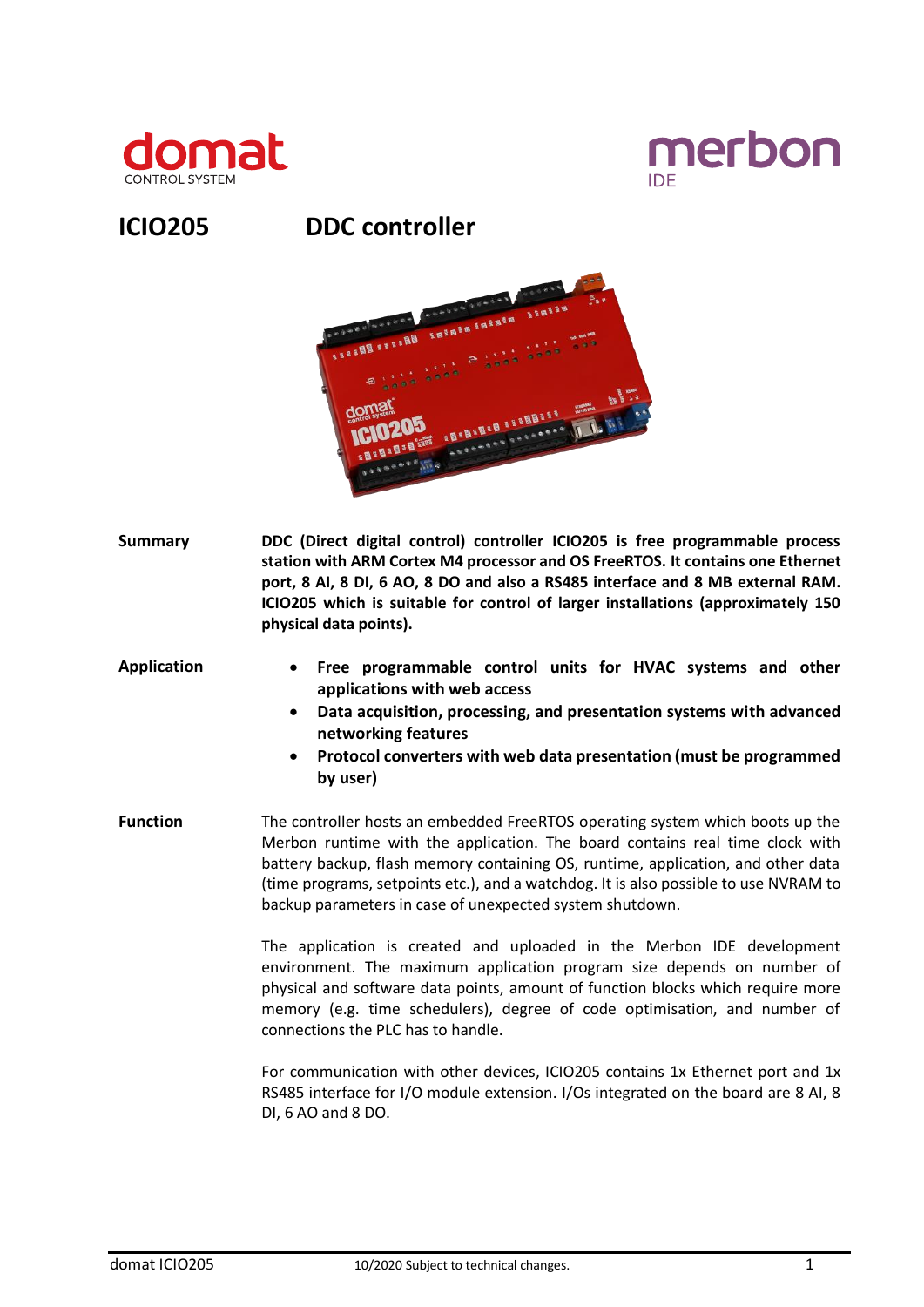ICIO205 has sufficient computing power to control larger installation with external I/O modules and communication channels (for example Modbus TCP server, or SSCP client).

The process station contains a web server for remote connection and user intervention. The web pages are created in Merbon HMI editor, which is included in the package of development programs. The exported web definition is uploaded to the process station through Merbon IDE. From the security point of view, the website is not recommended for use in the public network, it is intended for operation in a local network., Therefore it is necessary to integrate the configured router or other element that ensures network security during the design of the network topology.

\_\_\_\_\_\_\_\_\_\_\_\_\_\_\_\_\_\_\_\_\_\_\_\_\_\_\_\_\_\_\_\_\_\_\_\_\_\_\_\_\_\_\_\_\_\_\_\_\_\_\_\_\_\_\_\_\_\_\_\_\_\_\_\_\_\_

| Technical data | Power                      | 24 V AC/DC ± 20 %; max 10 W                                                                                                                                                            |
|----------------|----------------------------|----------------------------------------------------------------------------------------------------------------------------------------------------------------------------------------|
|                | Communication              |                                                                                                                                                                                        |
|                | Ethernet                   | 1x Ethernet 10/100BaseT                                                                                                                                                                |
|                |                            | RJ45, 2 LED (link, data) integrated in the connector                                                                                                                                   |
|                | <b>RS485</b>               | COM1 RS485 (K+, K-)                                                                                                                                                                    |
|                |                            | galvanically insulated, insulating voltage 1 kV                                                                                                                                        |
|                |                            | 300  115 200 bit/s, parity and bits are set in SW                                                                                                                                      |
|                |                            | maximal bus length 1200 m                                                                                                                                                              |
|                |                            | maximum number of modules depends on requested<br>response time - up to 255 addresses, for common HVAC<br>applications with ICIO205 use about 150 physical data<br>points on the bus   |
|                | 19x LED                    | RUN, TxD, PWR, 8x DI state, 8x DO state                                                                                                                                                |
|                | Analogue inputs            |                                                                                                                                                                                        |
|                | Number                     | 8                                                                                                                                                                                      |
|                | Resistance measuring range | 01600 Ohm, 05000 Ohm, Pt100, Pt500, Pt1000,<br>Ni1000-5000, Ni1000-6180 sensors (type of measuring is<br>set through Merbon IDE, transformation is done in the<br>runtime application) |
|                | Voltage measuring range    | 010 V DC (type of measuring is set through Merbon IDE)                                                                                                                                 |
|                | Current measuring range    | $020$ mA                                                                                                                                                                               |
|                |                            | AI1  AI4: particular DIP switch must be in position ON                                                                                                                                 |
|                |                            | (type of measuring is set through Merbon IDE)                                                                                                                                          |
|                |                            | AI5  AI8: with an external resistor of 125 Ohm (parallel<br>connection; type of measuring is set through Merbon IDE)                                                                   |
|                | Resolution                 | 16 bit                                                                                                                                                                                 |
|                | Galvanic insulation        | Optically insulated up to 1 kV.                                                                                                                                                        |
|                |                            |                                                                                                                                                                                        |

The module is 217 mm wide and mounts on a standard DIN rail.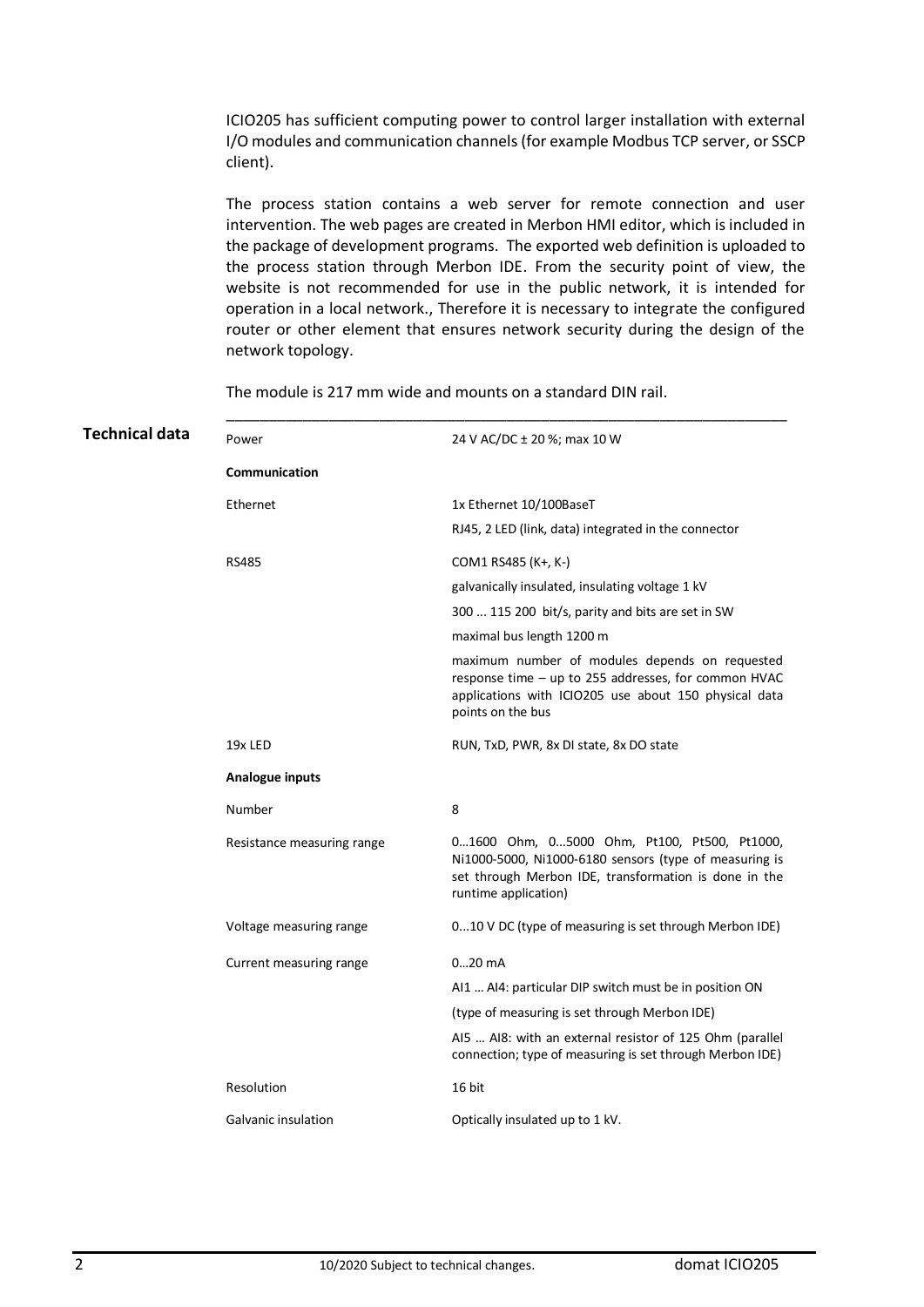#### **Analogue outputs**

| Number                   | 6                                                                                                                                                         |
|--------------------------|-----------------------------------------------------------------------------------------------------------------------------------------------------------|
| Voltage range            | $010$ V DC                                                                                                                                                |
| Analogue outputs load    | min. 10 k $\Omega$                                                                                                                                        |
|                          | outputs are protected against permanent short-circuit -<br>10 mA limitation                                                                               |
| Galvanic insulation      | Optically insulated up to 1 kV.                                                                                                                           |
| <b>Digital inputs</b>    |                                                                                                                                                           |
| Number                   | 8                                                                                                                                                         |
| Voltage                  | 24 V AC/DC – voltage must be applied (no dry contacts),<br>e.g. from G and G0                                                                             |
| Input current            | 4 mA                                                                                                                                                      |
| Maximum voltage          | 60 V DC, 40 V AC                                                                                                                                          |
| Max. switching frequency | 10 Hz                                                                                                                                                     |
| Galvanic insulation      | Optically insulated up to 1 kV.                                                                                                                           |
| <b>Digital outputs</b>   |                                                                                                                                                           |
| Number                   | 6 NO (normally open) relays (no voltage - open)<br>2 changing relays                                                                                      |
| NO relay load            | 3 A at 250 V AC, 750 VA                                                                                                                                   |
|                          | 3 A at 30 V DC, 90 W                                                                                                                                      |
| Changing relay load      | 8 A at 250 V AC, 2000 VA                                                                                                                                  |
|                          | 8 A at 24 V DC, 192 W                                                                                                                                     |
| Galvanic insulation      | Optically insulated up to 1 kV.                                                                                                                           |
| Standard type            | AC1, non-inductive load EN 60947-4-1                                                                                                                      |
| HW                       | ARM Cortex M4 168 MHz, 10 MB FLASH, 256 KB + 8 MB<br>SRAM, 4 KB + 64 KB NVRAM                                                                             |
| SW                       | Merbon IDE (supported from version ER2 2.2.0.0)                                                                                                           |
| Housing                  | Steel, powder coated surface                                                                                                                              |
| <b>Dimensions</b>        | 217 x 115 x 40 mm (including terminals); See the schema<br>below.                                                                                         |
| Protection degree        | IP20 (EN 60529)                                                                                                                                           |
| <b>Terminals</b>         | screw terminals M3, maximum wire cross-section 2,5 mm <sup>2</sup>                                                                                        |
| Ambient conditions       | 5 - 40 °C; 5 - 85 % relative humidity; non-condensing<br>gases and chemically non-aggressive conditions<br>(according to EN 60721-3-3 climatic class 3K3) |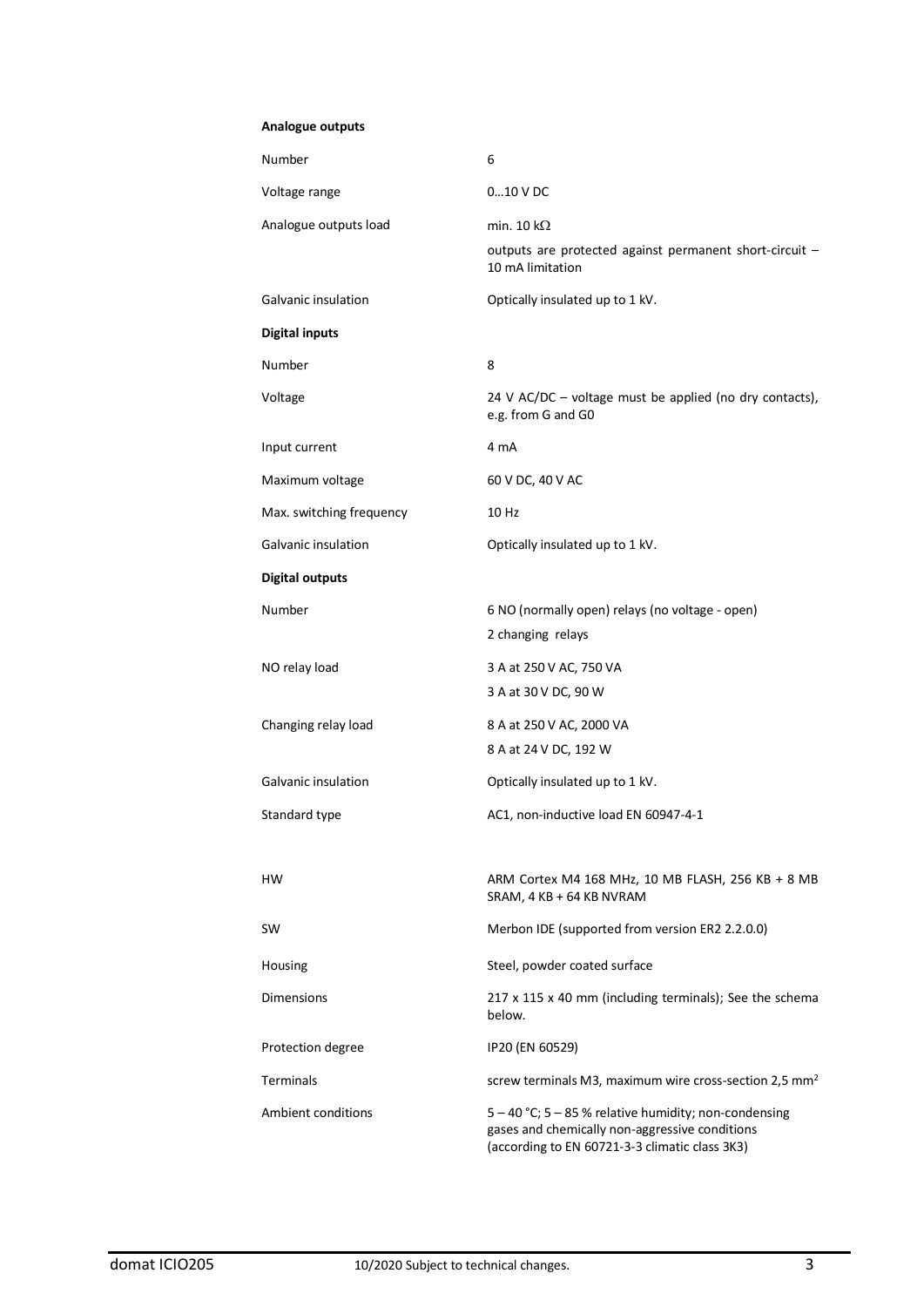Standards of conformity EMC EN 61000-6-2 ed.3:2005, EN 55022 ed.3:2010 EN 60950-1 ed.2:2006 + A11:2009 + A12:2011 + A1:2010 + A2:2014 EN 50581:2012

## **Terminals**



# **Terminals and connectors:**

| DI18<br><b>COM</b> | digital inputs 1  8<br>ground (common)                                                                         |
|--------------------|----------------------------------------------------------------------------------------------------------------|
| DO1  DO6           | relay output 1  6, normally open against C1  C6                                                                |
| C1C6               | relay output 1  6, ground                                                                                      |
| <b>NO7</b>         | relay output 7, normally open against C7                                                                       |
| NC7                | relay output 7, normally closed against C7                                                                     |
| C7                 | relay output 7, ground                                                                                         |
| NO <sub>8</sub>    | relay output 8, normally open against C8                                                                       |
| NC8                | relay output 8, normally closed against C8                                                                     |
| C8                 | relay output 8, ground                                                                                         |
| G                  | power                                                                                                          |
| G0                 | power                                                                                                          |
| ΤE                 | optional connection for shielding                                                                              |
| AI1  8             | analogue inputs 1  8                                                                                           |
| <b>AIC</b>         | analogue input ground (common)                                                                                 |
|                    | Notice:                                                                                                        |
|                    | All analogue inputs AI1 to AI8 have common ground AIC.                                                         |
|                    | The inputs are optically separated from the other parts of                                                     |
|                    | the I/O module. For three-wire connection (active sensors,                                                     |
|                    | e.g. pressure, humidity), the analogue input ground AIC                                                        |
|                    | must be connected with the peripheral 24 V AC power                                                            |
|                    | ground (or 0 V terminal for DC peripheral). As all I/O types                                                   |
|                    | are mutually separated in the module, it is possible to use<br>one common transformer to power both the active |
|                    | peripherals and the ICIO module.                                                                               |
|                    |                                                                                                                |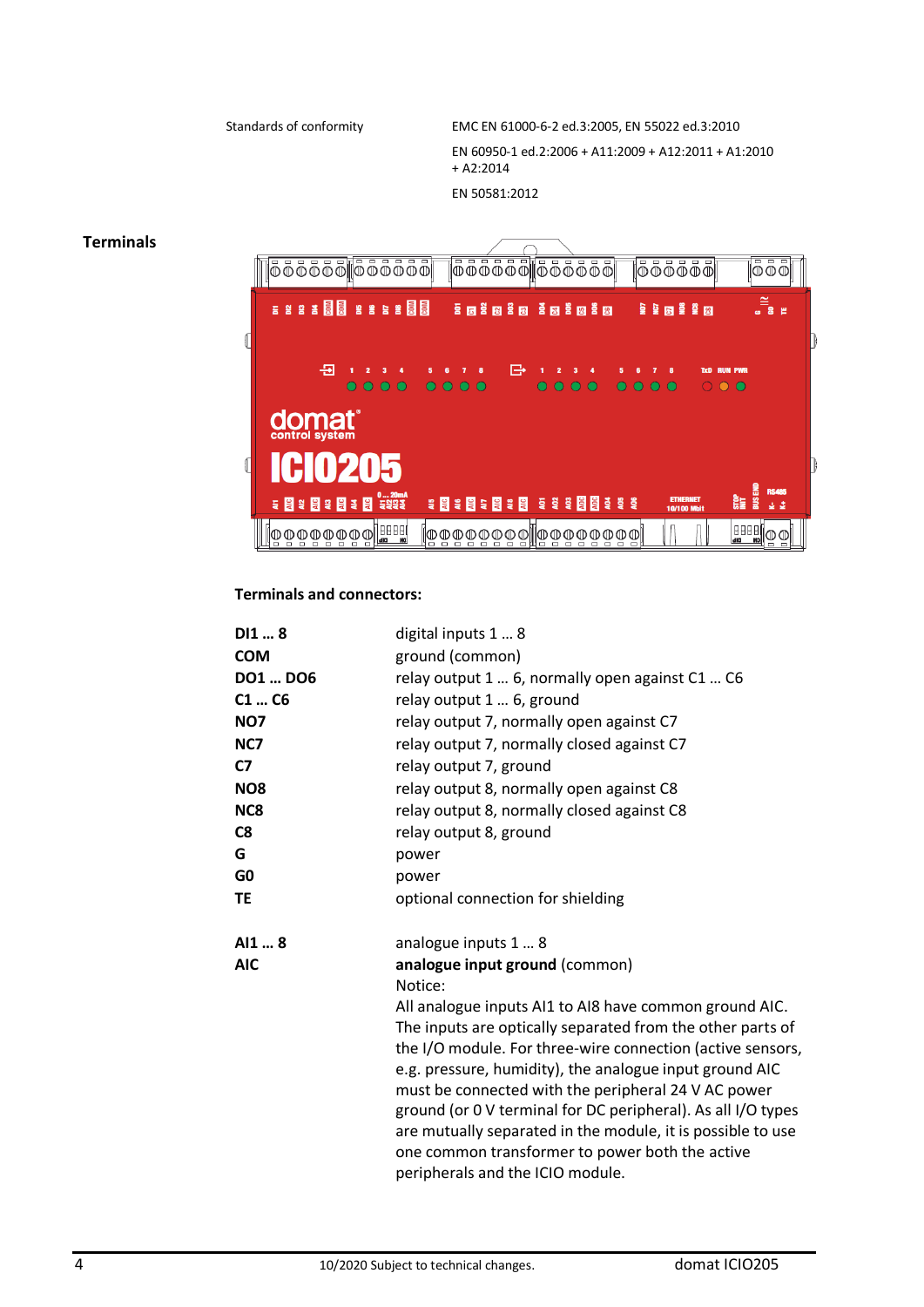| AO1  6                 | analogue outputs 1  6                                           |
|------------------------|-----------------------------------------------------------------|
| <b>AOC</b>             | analogue output ground (common)                                 |
|                        | Notice:                                                         |
|                        | The ground is optically separated from the other parts of       |
|                        | the I/O module. For three-wire connection (active               |
|                        | periphery, e.g. valves actuators, frequency changer), the       |
|                        | analogue output ground AOC must be connected with the           |
|                        | peripheral 24 V AC power ground (or 0 V terminal for DC         |
|                        | peripheral). As all I/O types are mutually separated in the     |
|                        | module, it is possible to use one common transformer to         |
|                        | power both the active peripherals and the ICIO module.          |
| <b>Ethernet</b>        | network interface                                               |
| <b>RS485</b>           | port COM1 - serial line RS485, terminals K+, K-                 |
| <b>LED</b> indication: |                                                                 |
| <b>LED DI18</b>        | Indication the statuses of the inputs (ON: voltage 24 AC/DC     |
|                        | ±10 %; OFF: no or low voltage)                                  |
| <b>LED DO18</b>        | Indication the statuses of the outputs (ON: relay closed;       |
|                        | OFF: relay open)                                                |
| <b>TxD</b>             | red LED - M-bus transmitting data at COM1 (flashing:            |
|                        | receiving data; still ON: shortcircuited bus or bus overload)   |
| <b>RUN</b>             | yellow LED - system cycle (OK: LED flashes periodically 1       |
|                        | s ON, 1 s OFF; ERROR: LED flashes in other pattern, LED is      |
|                        | permanently ON or OFF)                                          |
| <b>PWR</b>             | green LED - power (ON: power OK; OFF: no power applied,         |
|                        | weak or damaged power supply, )                                 |
| <b>DIP switches:</b>   |                                                                 |
| <b>STOP</b>            | if ON, the runtime is running, program execution is stopped     |
| <b>INIT</b>            | if ON at power-up, configuration parameters are brought to      |
|                        | defaults (see Configuration parameters in Merbon IDE; e.g.      |
|                        | IP address, user and password, database settings, proxy, )      |
| <b>BUS END</b>         | if ON = bus end RS485; the first and last devices on bus should |
|                        | have bus end ON                                                 |
| AI1  4                 | if ON, the parallel resistance 125 Ohm is connected and input   |
|                        | is ready for current measuring                                  |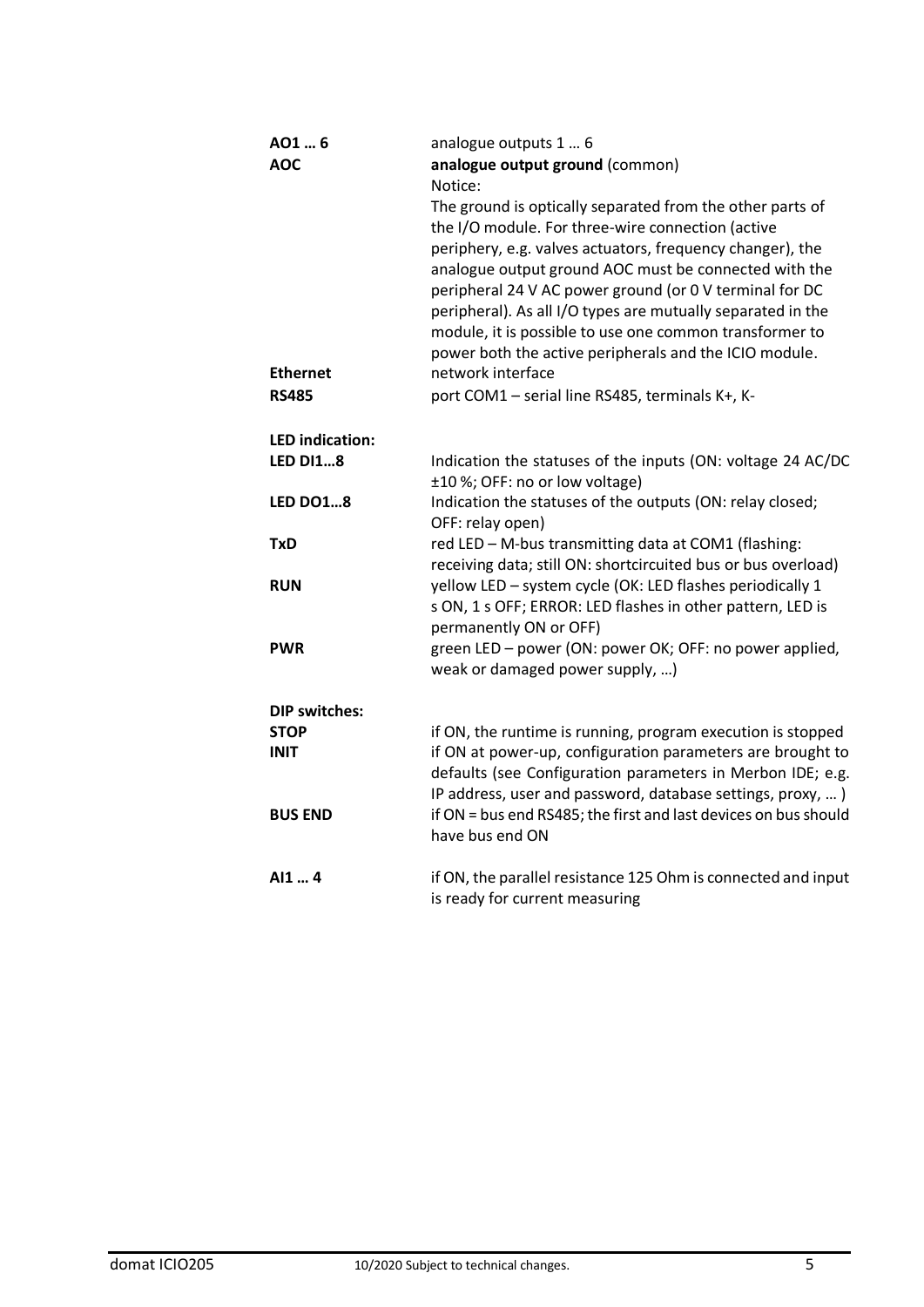# **Connection**



Resistive (passive) sensors are connected between AIx and AIC terminals, for the first 4 inputs must be DIP switch 0 ... 20 mA in the off position. The resistance range is set in the software.



### **Dimensions**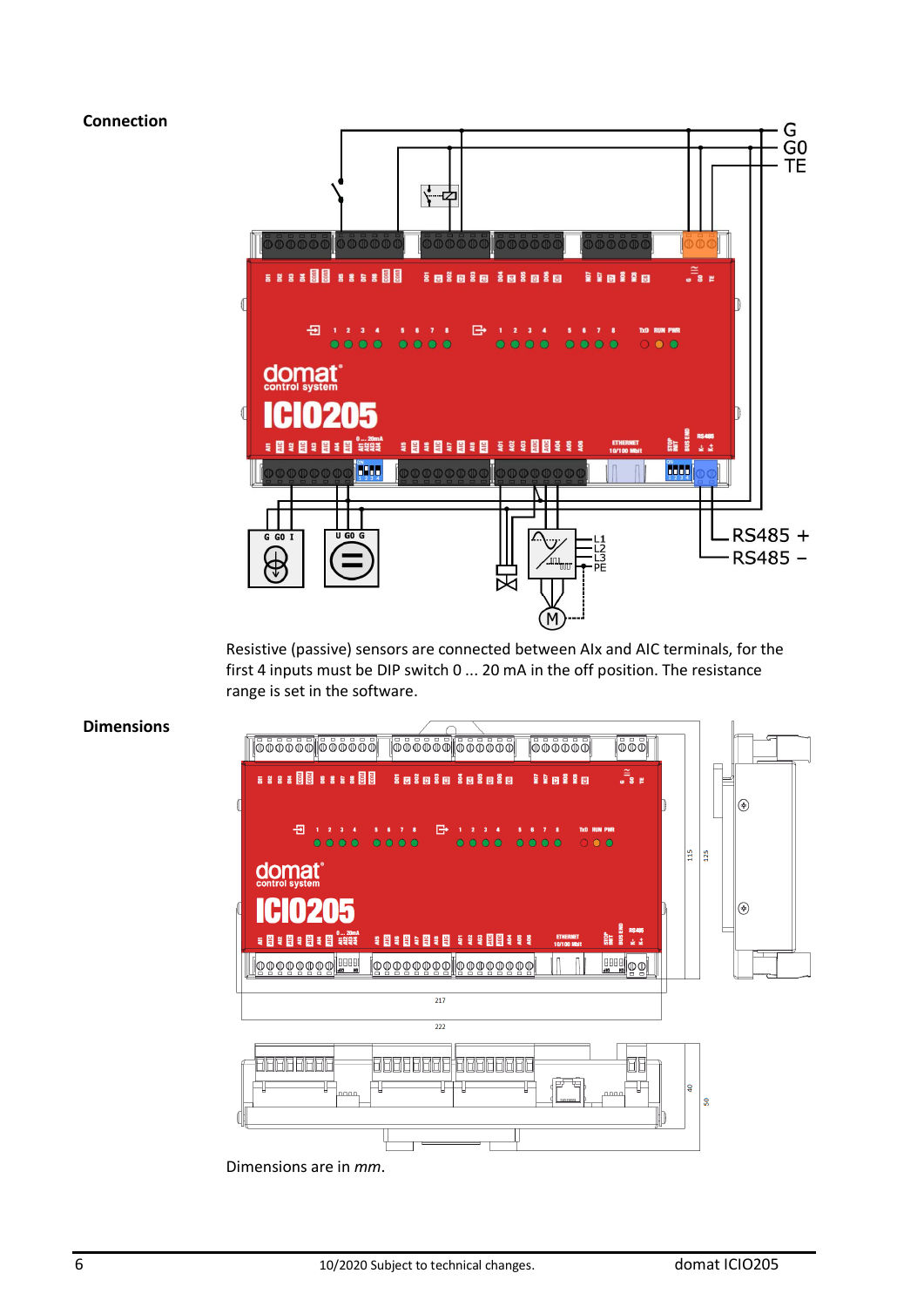### **Programming Merbon IDE**

The main programming tool is the Merbon package which contains I/O editor, graphical editor of the function plan (FBD), structure text editor and compiler (Merbon IDE). The Merbon package contains also LCD menu editor as well as web editor (Merbon HMI).

The application program consists of function blocks which are stored in libraries. Those contain analogue and digital functions, mathematical blocks including goniometric functions, time schedulers, alarm blocks, and HVAC specific blocks (heat recovery, dewpoint calculation, enthalpy, pump switch etc.).

The minimum guaranteed number of records for history on the PLC is 79 000, but the actual number of stored samples may be larger depending on the data types that are stored in the history. The program can be set up also as structure text (ST) or with combination of both types of programming languages.

**Communication** Default network settings are:

| IP address      | 192.168.1.10  |
|-----------------|---------------|
| subnet mask     | 255.255.255.0 |
| default gateway | 192.168.1.1   |

SSCP user: admin Password: rw

Notice: Do not forget to record the new network settings after change!

After these values have been changed, it is possible to bring the process station into default settings by the INIT DIP switch: set INIT to ON and restart the station. All values in the PLC configuration are set to defaults. The PLC will respond at the default IP address and it is possible to change the old address through Merbon IDE.

The controllers can share variables over the Ethernet network (outside temperature, heat demands etc.) together with other PLC platforms.

The runtime provides drivers for communication with I/O modules and other subsystems. For example Merbon runtime contains: Modbus TCP / RTU (server/client), M-Bus, IEC62056-21, SSCP, SoftPLC link and BACnet IP server/client (viz PICS). The complete list of drivers can be found in the Channel configuration dialogue in the most recent Merbon release. Please check the required protocol features and functions with the list of implemented features in the Merbon IDE help. It is also possible to program own communication drivers using the I/O library functions in structure text language.

**Number of communication channels** (on the serial lines and Ethernet) to I/O modules and subsystems is not directly restricted. It depends on available RAM PLC memory.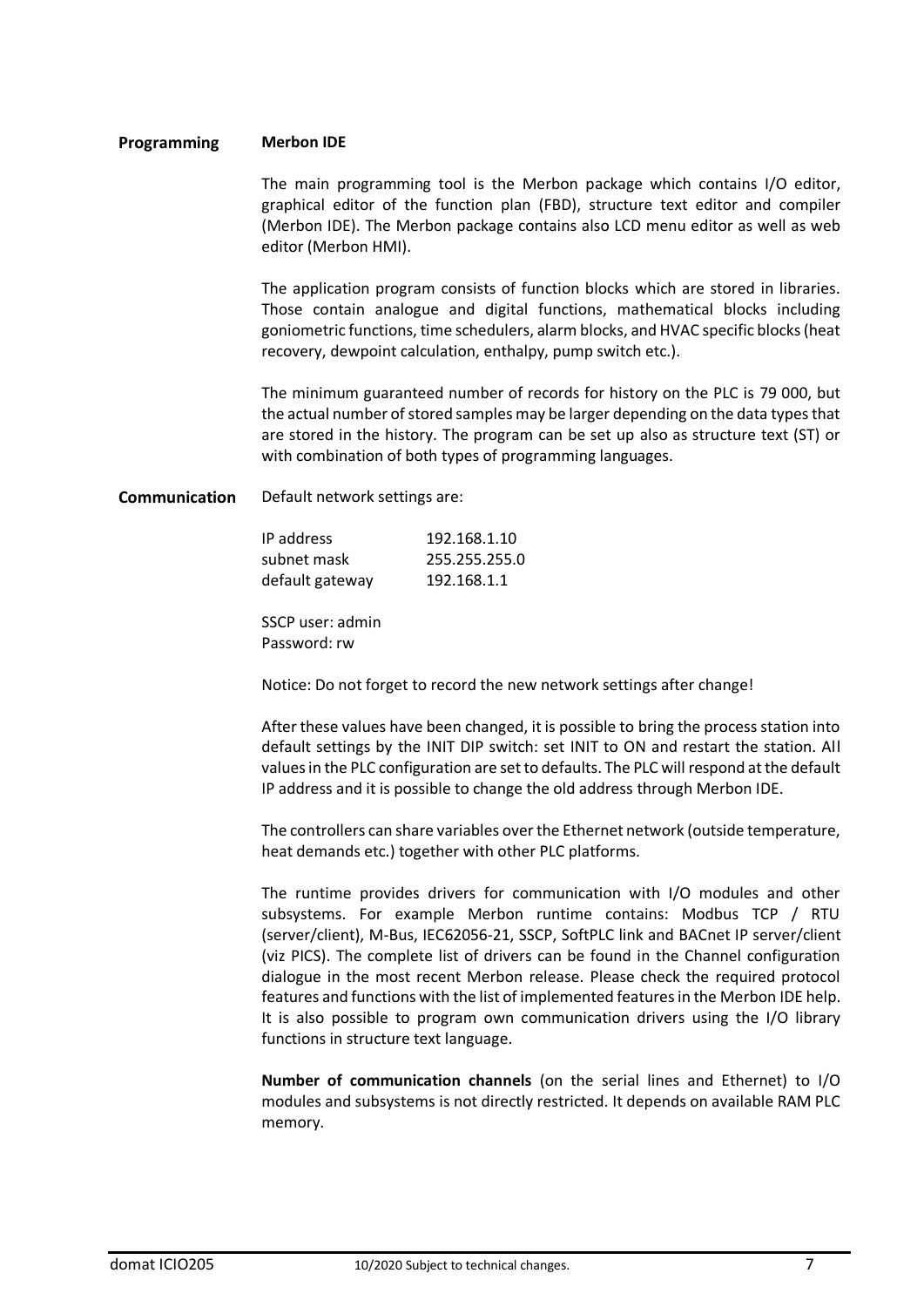|                    | <b>Number of connections from SSCP clients is max. 5.</b> This includes connections from<br>RcWare Vision, Merbon IDE, HT102/200, mobile application Merbon Menu Reader,<br>connection from other PLCs over SSCP etc.                                                                                                                                                                                                                                                                                  |
|--------------------|--------------------------------------------------------------------------------------------------------------------------------------------------------------------------------------------------------------------------------------------------------------------------------------------------------------------------------------------------------------------------------------------------------------------------------------------------------------------------------------------------------|
|                    | Number of connections from Modbus TCP clients on Modbus TCP server is max. 5.                                                                                                                                                                                                                                                                                                                                                                                                                          |
|                    | Other clients channels (web, ) are not directly restricted.                                                                                                                                                                                                                                                                                                                                                                                                                                            |
| <b>RoHS</b> notice | The device contains a non-rechargeable battery which backups the real-time clock<br>and part of the memory. After the device is not operable, please return it to the<br>manufacturer or dispose of it in compliance with local regulations.                                                                                                                                                                                                                                                           |
| Safety note        | The device is designed for monitoring and control of heating, ventilation, and air<br>conditioning systems. It must not be used for protection of persons against health<br>risks or death, as a safety element, or in applications where its failure could lead to<br>physical or property damage or environmental damage. All risks related to device<br>operation must be considered together with design, installation, and operation of<br>the entire control system which the device is part of. |